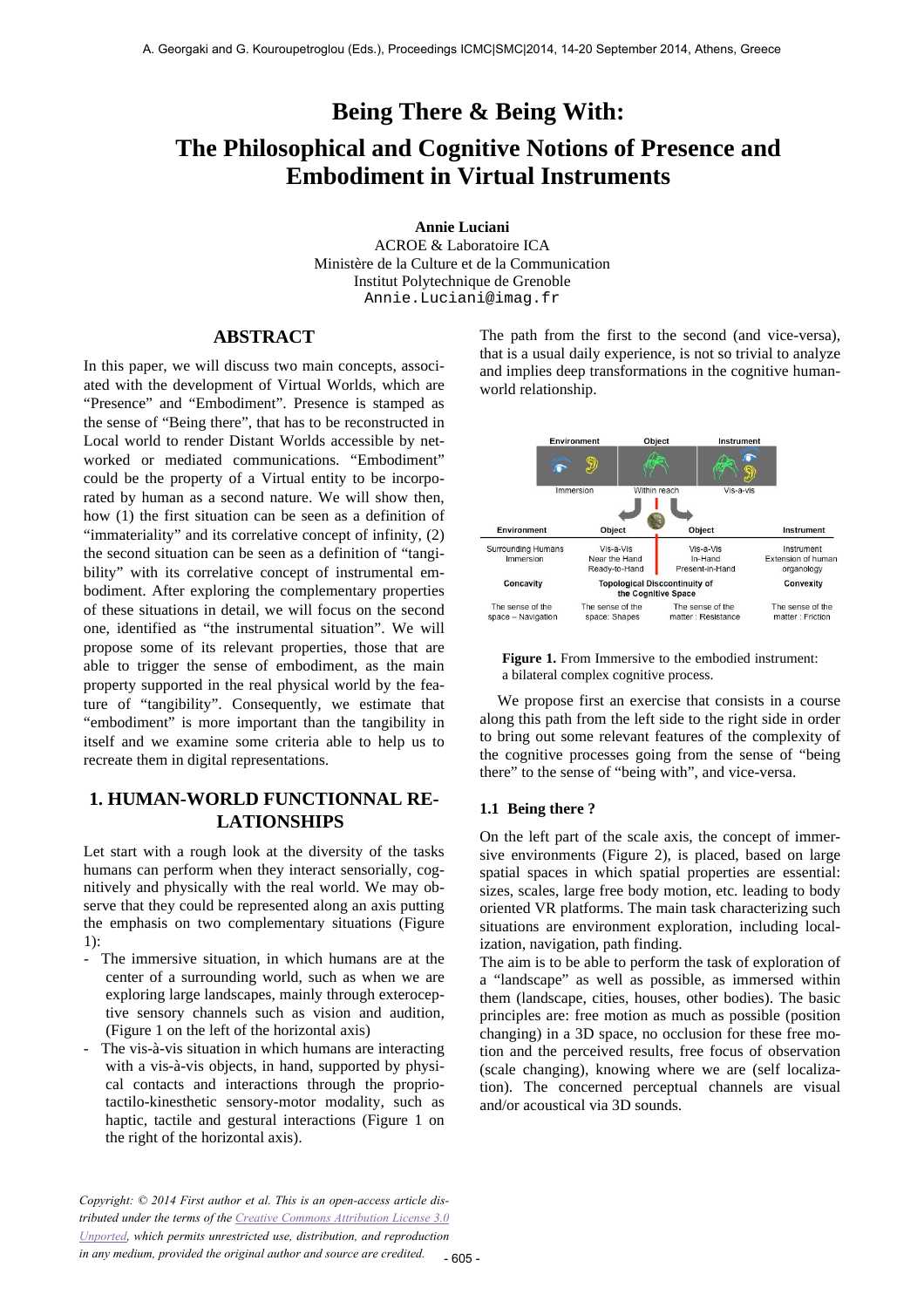| Environment<br><b>Surrounding Humans</b>                                            | object<br>Vis-à-vis/Near<br>the hand | object<br>Vis-à-vis/close<br>to the hand | Instrument<br>Prosthetis<br>Extanding human | Environment        | object                                                             | object                                            | Instrument                                  |
|-------------------------------------------------------------------------------------|--------------------------------------|------------------------------------------|---------------------------------------------|--------------------|--------------------------------------------------------------------|---------------------------------------------------|---------------------------------------------|
| Visual<br>Acoustical<br>Environment known - Objects recognized<br>- Path determined | Within Reach<br>Ready-to-hand"       | Present-to-hand                          | organology                                  | Surrounding Humans | Vis-à-vis/Near<br>the hand<br><b>Within Reach</b><br>Ready-to-hand | Vis-à-vis/close<br>to the hand<br>Present-to-hand | Prosthetis<br>Extanding human<br>organology |

**Figure 2.** Immersive situation: environment as surrounding humans and exteroceptive exploration tasks

#### **1.2 Being with ?**

On the extreme right of the scale (Figure 3), the vis-à-vis object is now close in hand or "present-to-hand" and its exploration allows to extract other features such as rigidity, fluentness, weight, which are more physical than geometrical properties. Objet recognition and identification of physical features is performed by means of physical manipulation, such as squeezing, stretching, hitting, etc. and proprioceptive and kinesthesic sensory modalities.



**Figure 3.** Physically-oriented manipulation task

We reach the concept of intimate instrumentality. Here, the focus is put on the physical manipulation of objects. Physical means that what it is expected is based on the physical behaviors of objects; vibrations, deformations, sticking, fractures, resistance to the displacements, dynamics of collisions and of hitting, cohesions, ways of deformations (elastic, plastic, etc.). This type of task corresponds to "ergotic<sup>1</sup> tasks" in Cadoz's typology [1], in which there is an energetic exchange between the humans who act on an object (directly or via an intermediate physical organ), which is significant as well as for the performance task than for its results.

#### **1.3 The fuzzy figure of the notion of "object"**

This imaginary course along a scale axis allows to identify two sides separated by a cognitive frontier. Onto this frontier (Figure 4), the fuzzy notion of "vis-à-vis object" is being cognitively negotiated, as it is, like the Janus, either looking on the left, toward "immersion" and "surrounding environment", or on the right, toward "instrumental situation". We identify this frontier really as a cognitive gap.



On the left of this frontier, the notion of "object" starts to be cognitively constructed, not as a part of the environment but as it is considered near the body, "ready-tohand". The size of the possibly manipulated thing is smaller than the environment, near to the size of the hand or a part of the body. Relatively to the human body, it plays the role of a "vis-à-vis". In that situation, the relevant main task is to recognize or identify the spatial and topological features. Such exploration is performed through spatial actions (positioning) and exteroceptive sensory channels (vision). On the right of the frontier, once the position of vis-à-vis established, the object exploration and recognition of the surface state (rugosity, micro shapes, sharp edges, etc.) is taking over from "in hand situation" by manipulation such as palpating, brushing, skimming, etc., and by tactile sensory channels

During a brief instant, "object" could be either a part of the surrounding environment just be near the hand (or near the body) –said "ready to hand" – or "an object in hand", prelude of an instrumental situation.

The transition between the both sides of the frontier is the location of a task discontinuity that is the selection task (Figure 5).



#### **Figure 5.** The selection task

The transformations consists in  $-$  at least  $-$  for the human, to become an instrumentalist when object in hand, and symmetrically, for the object, to become an instrument. We see that both transformations – of the human and of the object - are correlated, simultaneous and non separable. The human remains instrumentalist as long as the object remains an instrument and vice-versa. The reverse transformation occurs when the object being unhanded comes back to a part of the environment and the instrumentalist comes back to a human performing other tasks.

#### **1.4 Three criteria for featuring the "immersive/Vis-àvis" transformation**

The reversible transformation that occurs when crossing the "immersive / vis-à-vis" frontier, separate spaces of very different nature. Here are three criteria that allow to distinguish between these both sides:

1. In the immersive space – the human-centered philosophy - the human-world relationship is an overview rela-

 $\mathbf{1}$ <sup>1</sup> Do not confuse "ergotic" and "ergodic". "Ergotic" is a term coined by C. Cadoz to name a type of interaction functionality on which physical energy ("erg" is an unity of energy). In gestural interaction between a human and an object, this function integrates the haptic (or gestural) perception and the physical (or gestural) action.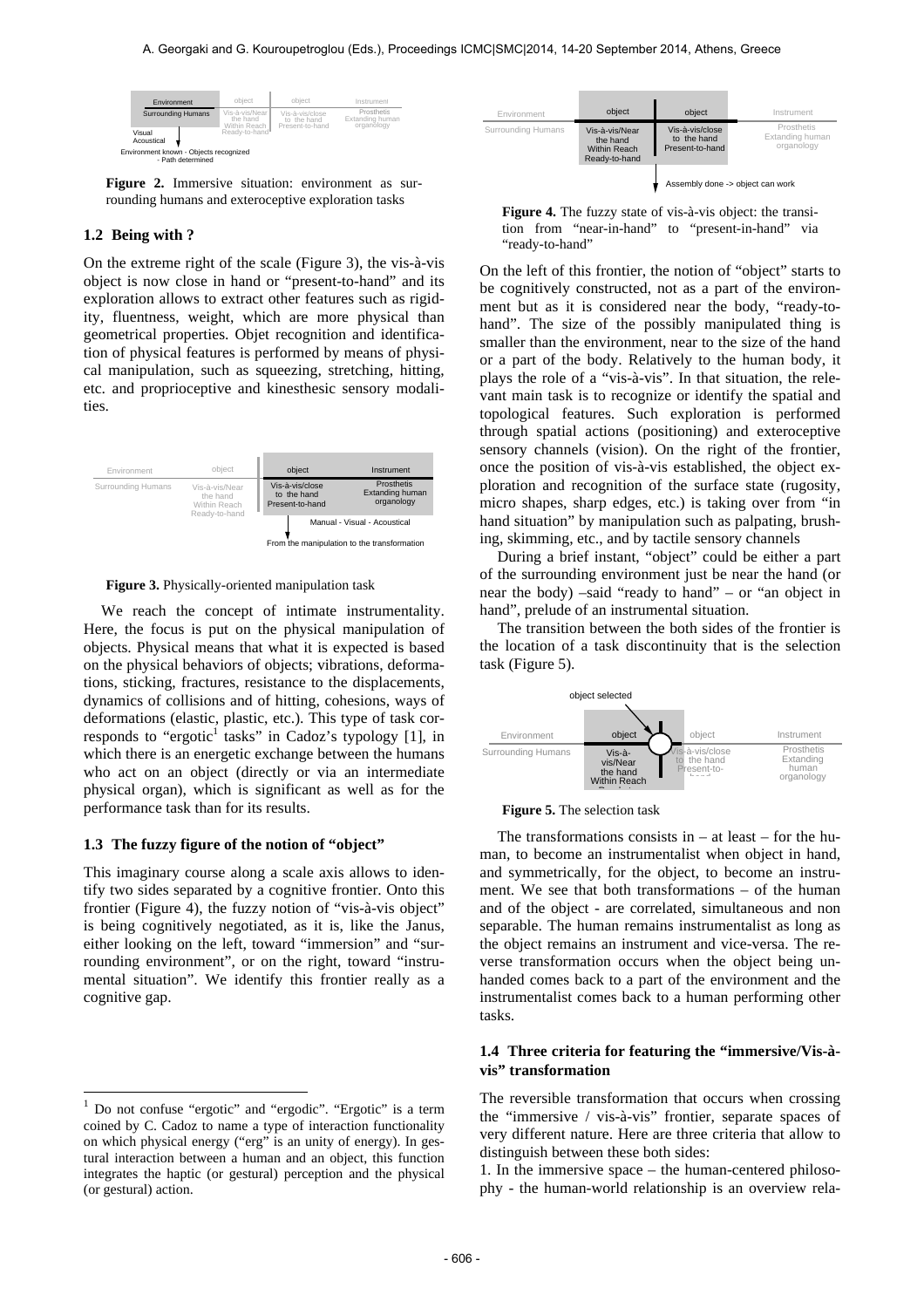tionship, insisting on the extensiveness – we can say the infinity – of the space. Spatial properties are essential: sizes, scales, large body motion, etc.

2. In the instrumental space, the human-objet relationship is centered, neither on the human nor in the object but more at the place (the frontier) of their physical coupling, insisting more on the "intensiveness" of the energetic coupling Temporal properties are essential: frequencies bandwidth, reaction delay, etc.

3. The duality of both situations is also traced by another duality, we called "the concave/convex transformation". It consists in the fact that: (1) in immersive one, the environment surrounding humans and that containing things appears as concave to the human; (2) conversely, when things become as a vis-à-vis and ready-to-hand, they appear as convex. And then, we want to use hands to explore the non seen parts, either by tactile or by rotating the object which is in front of us.

We will show then, how (1) the first situation can be seen as a definition of "immateriality" and its correlative concept of infinity, (2) the second situation can be seen as a definition of "tangibility" with its correlative concept of instrumental embodiment.

# **2. THE COMPLEXITY OF THE TRANS-FORMATION FROM AN OBJECT TO AN INSTRUMENT**

We will now discuss the main characteristics of both situations, focusing more on the instrumental situation, with the aim of being able to reconstruct it within the field of computerized tools.

The intimate relation between human and object during the performance of an instrumental task (i.e. a task performed by means of an instrumental human-world relationship as defined before) leads to the emergence of cognitive features such as those of the embodiment process or of considering the instrument as a second nature [2]. Indeed, the process articulates the following stages: (1) seeing or hearing an object, distant in space and thus constituting a part of the environment, (2) choosing it, (3) touching it and grasping it, (4) manipulating it and (5) using and playing it in the performance of the task, and this process is everything but trivial. In that process, the object is progressively transformed in an instrument, so being a part of the human body ("*his second nature"*) and the human is progressively transformed in an instrumentalist, so being a part of the instrument *("its human nature"*). All along the playing of the instrument by his instrumentalist, the instrument became his own. Because the instrument is intrinsically a physical external object, the human being has always and at each time the capability to leave instantaneously the instrumental state and to render the instrument to its status of a trivial physical object of the environment. Alternately, the instrument plays as a temporary extension of the human organology and as a part of the external environment. Thus, it is a locus on which some complex cognitive processes can take place. The symmetric process, strictly correlative to the embodiment process here, and permitted by principle by the status of external object, is the disembodiment process.

So, the mutation process of an object into instrument (and of the human into an instrumentalist) is the support – as well as the material representation – of the dual cognitive processes of embodiment and disembodiment, the first one stressing his integration within the world and the second one, maintaining his individuality. The precise point and instant during which the object becomes in physical contact with the human body is then of an existentialistic critical point. First, it is no less than the point in which the human cognitively creates the notion of the sense of matter. That consists not only in the notion of the object in the sense of non simultaneous space occupation, such one being also supported by visual or tactile experiences. It also consists in the experience of something that is, at the first, resistant [3] and more, of something that opposes and proposes complex behaviors to human sensory-motor acts: from elasticity and viscosity to dry friction and other more complex ones. Such behaviors are precisely learned and intimately used by humans during the instrumental playing: playing musical instruments, molding a soft paste, manual drawing, etc (Figure 6).



**Figure 6.** Three emblematic cases of the instrumental situation

# **3. PROPERTIES OF INSTRUMENALL HUMAN-WORLD RELATIONSHIP**

Since primary experiences such as those in which a human hits a tree with another piece of wood to alert his congeners by means of specific sounds and rhythms, the fundamentals of the instrumental paradigm were launched. In this paragraph, we enounce, in three points, the main properties of what is for us « an instrument », in order to examine further what is the epistemological break introduced by the information technologies and how it can be crossed over.

#### **3.1 The instrument as a physical object**

In the instrumental relationship between humans and the world, an instrument is, at first, a part of the physical word, i.e. a physical object, chosen by humans and modeled or not by them. Moreover, it is used to perform a task that humans cannot perform without it. In this respect, it provides morphological, physical and functional adaptations of the human morphology to the physical world. As an example of morphological adaptation, a screwdriver allows to perform continuous rotation that is impossible to perform only by hand and fingers. As example of physical adaptation, the wax spread under skis optimizes the dynamic adherence in order to move faster. As an example of functional adaptation, a musical in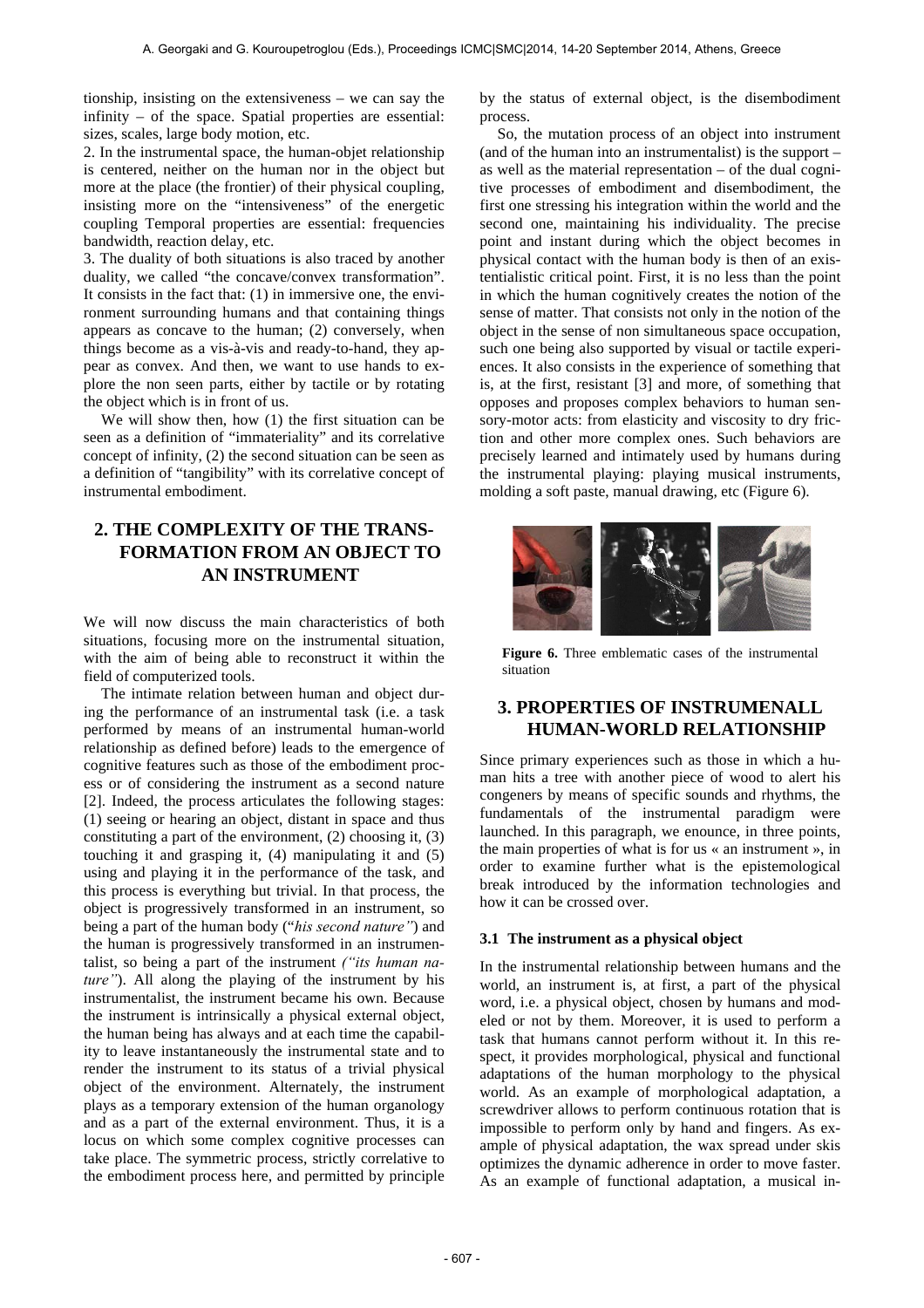strument is a physical object that transforms gestures into sounds, in order to enlarge the capabilities of the human beings to produce sounds, because, except with his vocal cords, the human is a very poor acoustic vibrating structure. Thus, as the Janus figure, an instrument has two faces, and one can say, strictly speaking, that it is an interface.

Alternately, it can be considered as a part of the physical environment, seen or heard by humans, or an extension of human body when near the body and taken in hand. As when an object is not in hands, its appraisal by human can be perceptual or formal.

But when in hand and during the performance of the task, it is felt, and consequently known, through the human sensory-motor capabilities so that one cannot say who manipulates which and vice-versa (of the human and of the object). Human and object constitute a single system, we can say a single instrumental system, mediating a human intention (implicit or explicit) to others humans through the performed task.

Consequently, we cannot speak of instrument or instrumentalist, separately, but only of the instrumental relationship between them, during which they constitute a single instrumental system.

#### **3.2 The instrumental system as a dynamic system**

Such an instrumental system exhibits specific and rich properties. The relation between the human and the physical object is more than a sensory-motor relation like hand-vision sensory-motor relationship when showing an object by pointing it with the finger. When in hand, human body and the physical object are not only like two things in contact. They constitute an inseparable closed loop dynamic system (Figure 7), really a single object.



**Figure 7.** The intimate instrumental relationship<sup>2</sup>

This single object is a complex dynamic system composed of an active part and of passive part as shown in the Figure 8. We use the term "active", not in the sense that humans are subjects able to have intentions, but in the sense that a system embeds an internal source of energy able to internally modify its internal states. Indeed, the human bodies have the capability to modify the tonicity of their muscles during a jump. It is not necessary that the instrument is also active to dispose of the minimal functionalities able to characterize the instrumental system as a dynamic system.

l



**Figure 8.** The basic instrumental system as a dynamic closed-loop system

Considering the instrumental system as a dynamic complex system allows to better understand why it is able to exhibit features that cannot be found in other types of human-world relationships, for example in the handvision relationship. Indeed, the instrumental system composed of the closed-loop coupling between a human and a physical object exhibits dynamic properties such as energetic exchanges consistency, reactivity or dynamic adaptation. Such properties are not necessary to perform types of tasks such as those that can be performed through formal communication by signs and languages or by openloop command systems. But they are necessary to perform tasks that, either by principle or until new technologies prove otherwise, cannot be performed by the first types of tools. The distinction between both is well represented by the concept of ergotic and non-ergotic tasks proposed by C. Cadoz [1]. Let us illustrate that with emblematic cases as those shown in Figure 6: playing a cello, rubbing a surface and sculpting with clay. During such instrumental performances, the physical body of the instrumentalist and the instrument are closely dynamically coupled, being then able to produce non-predictable emergent effects: timbre changing, sticking, cracking, breaking, transients, bifurcations, stability regions, etc. In the finger-glass system, the sound can appear or not; timbre can change or not. And all of these effects cannot relate simply to only parameters control processes: the intensity of the sound is not directly correlated only to the pressure force or to the finger velocity. When the sound is started, the pressure and the velocity can be relaxed to maintain it. It is the same in the bowed string playing during which human gestures are able to manage very complex dynamic patterns: relaxing the pressure, increasing or decreasing the velocity of the bow, at the right state of this complex dynamic system, etc. When succeeding in such tasks, the expression used is: "*He/she is one with his/her instrument*".

# **4. CONDITION FOR EMBODIMENT IN DIGITAL INSTRUMENTAL RELA-TIONSHIP**

#### **4.1 Digital instrumental relationship as a representation**

In the previous paragraph, we detailed basic functional, technical and cognitive properties of the instrumental relationship. We do not pretend to have exhausted all the questions around it. But, we hope, at first, that the reader is now convinced of the necessity of such relationship. Nevertheless, all the topics discussed above are necessary

Thanks to Jean-Loup Florens for his particularly expressive representation of the coupling human - physical object.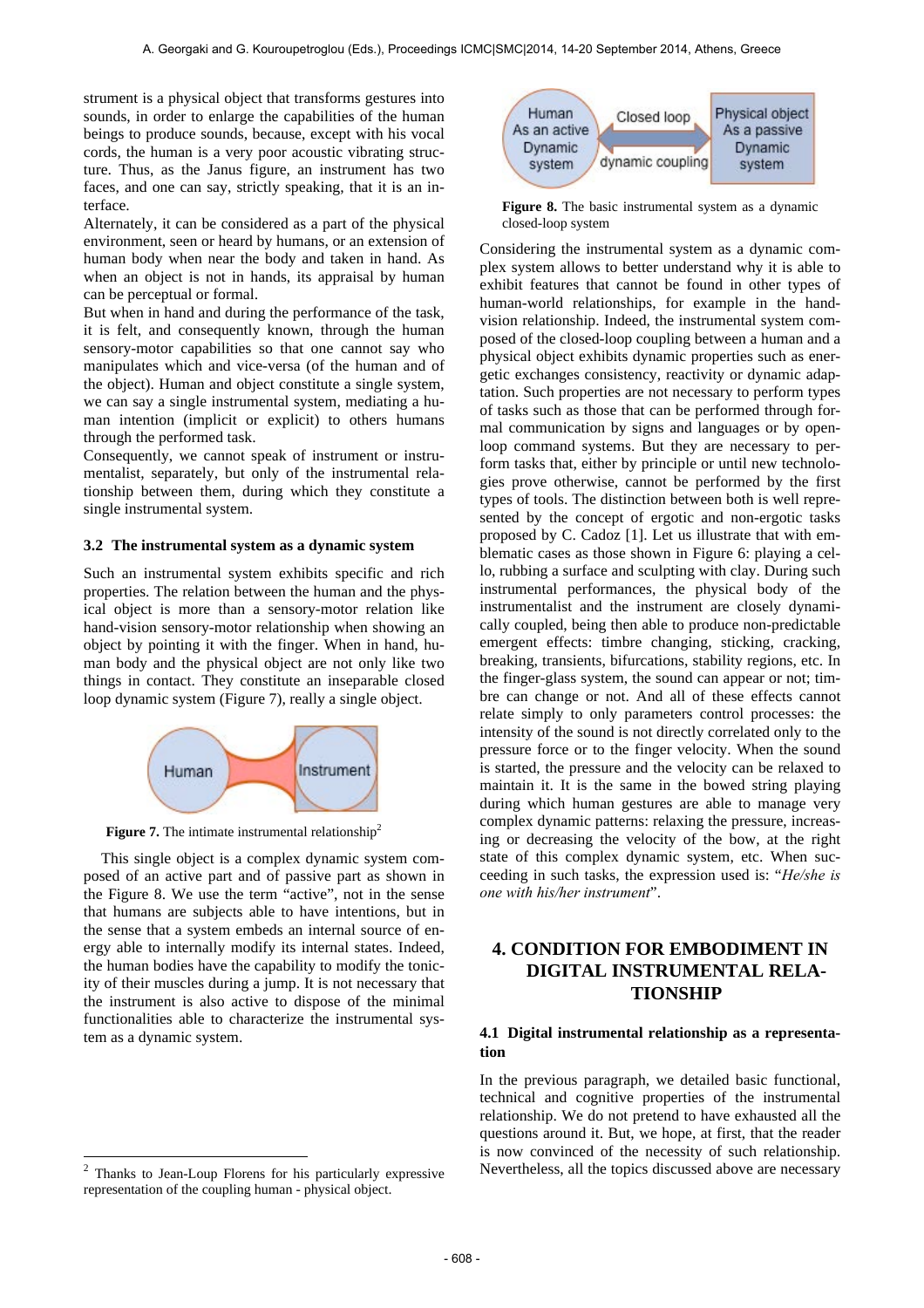for examining why and how the instrumental relationship can be implemented in information technologies.

One can consider that mechanical instruments perfectly serve all the instrumental tasks and that electrical, and/or computer technologies, have been designed to develop other types of tools for other types of tasks. Let us notice that the constraints imposed by mechanics in the optimal design of such instruments is a critical limitation for the three types of adaptivity we spoke above: morphological, physical and functional. No doubt that electromechanical teleoperated master-slave systems designed to extend the space, to improve the accuracy of the manipulation, or to secure humans who are manipulating, were necessary. No doubt neither that synthesis processes enlarge considerably the variety of sounds and images that humans are able to produce. But what is the main and fundamental difference between a pure mechanical instrument, such as a violin or a puppet, and electrical or information-based ones? A first and obvious answer is: In such implementation of the relationship between the human and the system which performs the task, the coupling, as described before, as well as the sensations of the matter which naturally exist in mechanical interaction, are lost. They are not naturally supported by electrical technologies, and thus, if necessary, we have to (re) construct them.

Such a very simple observation first leads to one remark, and secondly to one new concept. First, the mediated relation between humans and the physical world by means of electrical and computer technologies cannot be an instrumental relationship. And second the electricalbased instrumental relationship that could exhibit the main properties of the mechanical one, cannot be anything else than a representation of the instrumental situation, as introduced by C. Cadoz [4] and developed in [5][6]. Such representation has not to be understood as a representation of specific instrumental cases, such as playing violin or piano, but the representation of the principles of the instrumental situation. Consequently, we ask, and try to answer, on what are the main technological and conceptual bottlenecks for the implementation of a representation of the instrumental relationship within electrical and computer technologies.

The information technologies started from the notions of electrical transducers and signals. Indeed, electrical transducers and signals, and thus, all the electrical sciences including computer sciences, operate the fundamental historical shift from mechanically coupled systems to input-output systems [7], breaking the mechanical-based closed loop and thus having to represent it as well in the formal representations as in the electrical and information systems. The input-output representation formalism introduces a causality, that does not exist in the mechanical systems, between what is the input and what is the output. Consequently, in the representation of coupled systems, it obliges to separate the two intimately stuck parts, for example the cellist and the cello, each of them being then represented by an input-output block as shown in the Figure 9. It obliges then to represent their coupling by connecting the output of the one onto the input of the other. So the representation of the instrumental system introduces a cascade of two causal relations: the cellist is considered as an input of the cello and the cello as an input of the cellist.



**Figure 9.** The two shifts in the representation of the instrumental system. Left: the instrumental system; Middle: its splitting in two input – output systems; Right: the input-output representation of their coupling

The input-output representations ground the sensorsactuators (more generally transducers) and signals technologies and information systems, and vice-versa. The outputs of a system are then sensors that acquire its behaviors and transform them into signals and the inputs are actuators that receive these signals. We do not discuss about the reduction due to the fact that the sensors, the actuators and the signals so produced represent only some parts of the physical behaviors<sup>3</sup>. But, we will focus on the fact that the coupling is not totally representable in electrical and in computers systems. Then, the questions are: Is it possible to restore the sensation of physical matter? How can we implement the input-output correlations to preserve the representation of the coupling? In the following, we propose two aspects, one conceptual, two technological, which can help us to answers such questions.

### **4.2 "Transparency of the system or new representation of the instrumental universe"**

The approach we present here differs conceptually and pragmatically from that which is usual in teleoperation in the field of robotics. A common engineering goal in Robotics and teleoperation is to replicate at the best a real situation. The concept is that of "transparency" of the new electromechanical system, i.e. how can we render the behaviors introduced by the new electromechanical system as transparently as possible? This concept derivates from the electrical teleoperation in which one tried to render the new components added to the mechanical teleoperation as functionally "transparent". Although the answer is that it is not absolutely possible [8][9], the main stream in teleoperation worked to solve this question of transparency.

Our approach is near from a more anthropological point of view. It does not consist in reproducing existing instrumental situations by rendering the specificities brought by novel technologies as non-existent as possible, but in developing new instruments under specific conditions and assumptions. These conditions are to take care of the fundamentals of human-world couplings, in order to develop not only new systems, but those that will be able to preserve the fundamentals expressed above and

1

 $3$  That is of course a true critical question, widely examined in electrical engineering and transducers theories and systems.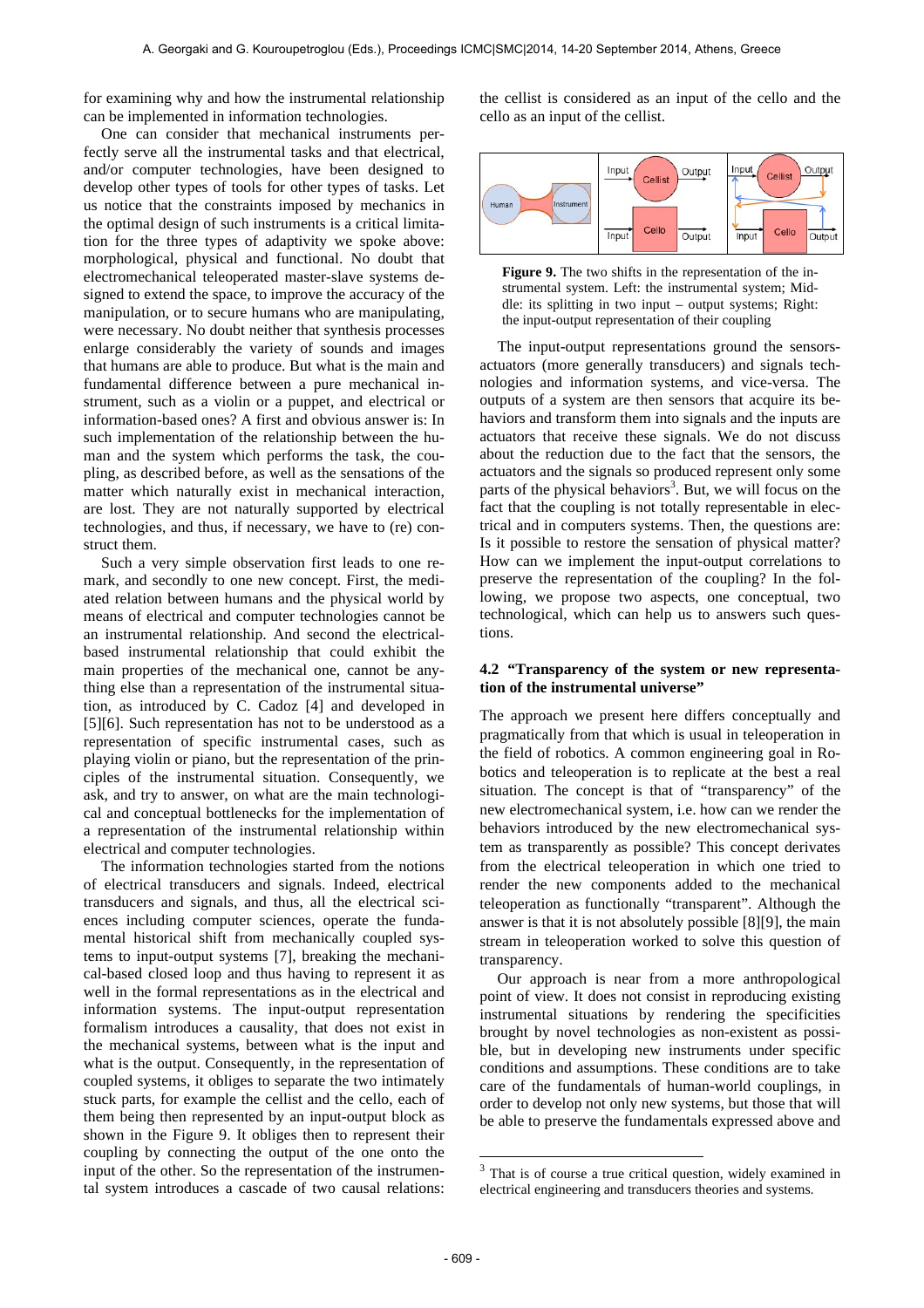to experiment their role in human cognition as well in the performance of the tasks. Our approach is then taskindependent, and can be expressed as: how do we specify the scheme represented on the right of the Figure 9 and implement it in information technologies to obtain, at the best for the human, the instrumental situation represented on the left of the same Figure 9? A temptation could be to consider that the answer could be only on the human side and that the question can be solved by human-based design of robotic systems after having performed psychophysical and cognitive preliminary experiments. We outline here that it will be not sufficient: first because the instrumental problem is not the same as risen by transparency in the teleoperation chain [10]; secondly, because for centuries the instrumental paradigm has not consisted in copying previous instruments and previous situations, but in creating new instruments for new tasks for new instrumentalists, and thirdly, because the humanmechanical object system is not observable and needs new experimental workbenches to be better known. The basic technical schema that represents the instrumental situation within the domain of information technology is given in Figure 10.



**Figure 10.** The representation if instrumental situation in the framework of Information Technology

Notice that in the part of the instrument: (1) sensors and actuators are electromechanical devices that have to be designed to preserve the properties of the instrumental coupling as sketched before; and (2) the real time computer algorithms have to maintain the consistency of the instrumental coupling between the inputs and the outputs of the interaction devices.

Notice that, if we called Z1 the impedance on frontier (1) of the right part of the whole system seen by the left part of the human and Z2 the impedance on frontier (2), the transparency assumption leads to have Z1=Z2, that corresponds to a deny of the intermediate instrumental part. Conversely, the instrumental concept allows that  $Z1\neq Z2$ . This means that the design the new "instrument" allows to render it to support at the best the "embodiment" and the "second nature" processes.

Thus, the question becomes: what are the necessary and minimal conditions we must preserve to benefit from instrumental properties from the human side when shifting the technologies. We can say, what could be the "task-independent axioms" of the instrumental situation. We now sketch two minimal elements of these basic properties, and their correlated technological needs.

#### **4.3 A first minimal dynamic property: perceiving the resistance of the matter**

First of all, when used in computer technologies, i.e. when the system that receives the inputs from sensors and produces the outputs to actuators, is based on or includes computers, the causality introduced between inputs and outputs is transformed in a temporal causality. Indeed, a non instantaneous computation process is inserted between the inputs and the outputs. In the electromechanical coupling between humans and such systems by force feedback transducers, this question is related to that of the bandwidth of the system device / computer algorithms. This bandwidth obviously depends on the dynamical properties of the device itself but also on the computer algorithms and the communications systems between both. These two last can be expressed by the temporal latency between the outputs of the device (resp. inputs of the computer) and its inputs (resp. outputs of the computer). The higher this bandwidth is, and lower the latency is, the better the restitution of coupling between rigid systems will be. That is a critical point in force feedback transducers design, known under the terms "Stability" or "Bandwidth problem" [11].

Having in mind the previous discussions [3] about the fact that the contact situation conveys the sense of resistance of the external matter and further of the matter itself, the rendering of contacts is also a critical point for a perceptual, cognitive, and further existentialistic point of view on the side of the human being. Consequently, all the technical components (force feedback transducers including sensors, actuators, mechanical embedding of them and electronic regulation processes) must be used coherently and consistently to render, at the best - the interaction during collisions and contacts between a human and a simulated resistant matter in the computer. It will be in the same time a workbench in order to experiment (1) what is the cognitive role of the contact situation in the trade-off from "environment" to "instrument" via the intermediate stages of "object - near the hand" and the "object – in – hand"; and  $(2)$  how it could be a necessary component for considering the instrument as a "second nature" of the instrumentalist. Couroussé and colleagues, in [12] tacked these questions in a specific research on haptic-audio tapping. Using the high quality TELLURIS platform, in which all the systems and processes run at 44 kHz, they show that, when hitting an acoustical surface, the properties of the matter (its non-linear elasticity and viscosity), are influencing the maximum of the frequency of the hits. To sum up, according to the critical role played by the existence of the matter, revealed during the contact and collision situation, in the instrumental situation, the rigidity during contact is the first axiom of the instrumental relationship to be rendered at the best in the framework on information technologies.

We saw that our approach is different for conceptual reasons of that of teleoperation, based on the transparency concept. It is also technically different than the main stream of researches in Virtual Realities. In Virtual environments and virtual reality systems, most of the work is dedicated to the immersion of humans within virtual environments. This immersion is simultaneously physical by means of systems such as Caves in which 3D images and sounds are surrounding the human beings, and virtual by means of avatars of the human beings representing them in the virtual environment. The core problem here is the wideness of the represented spatial environments and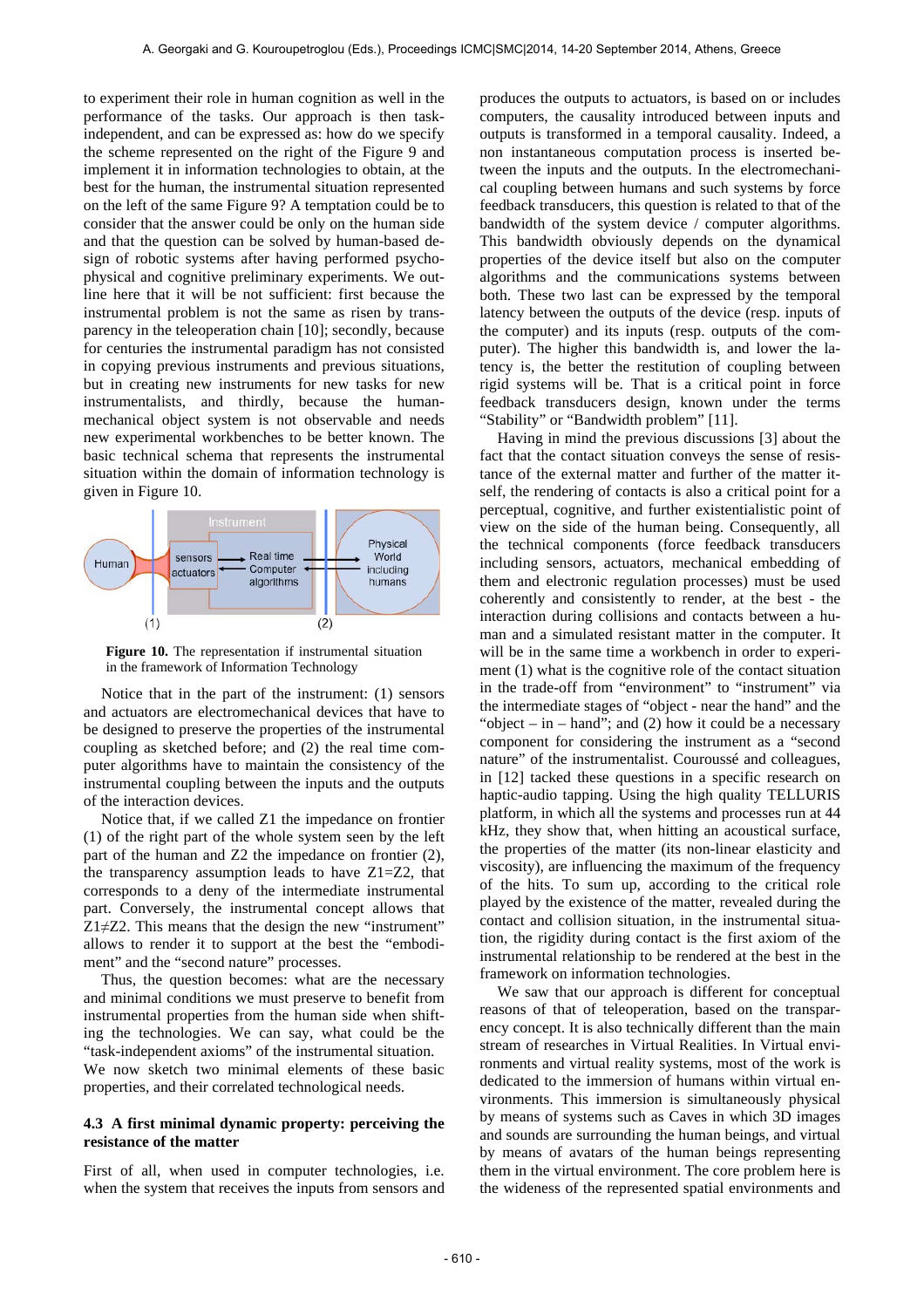systems that put the emphasis on the navigation and the exploration of large spatial and geometrical 3D scenes. The collisions problem is processed from a geometrically-based point of view, the critical problem being that of the geometrical computation of the intersection between two complex geometrical shapes to prevent interpenetration. There are many works developed in computer graphics and applied in teleoperation when complex manufactured objects are colliding. The related scientific questions are summarized in [13]. In such applications, the dynamic of the contact remains a secondary problem, while it is one of the first generic properties that systems have to render in the instrumental paradigm, as it works in the musical creation.

### **4.4 A second minimal dynamic property : perceiving the dynamic texture of the matter**

Having created the minimal conditions to restore the sense of the matter through its physical resistance within information-based technological systems, and reminding, as explained above, that humans use the other properties of the matter (other than and in addition with its resistance) in the instrumental tasks, a second stage consists in restoring such behaviors as well as possible. Some other behaviors of the matter such as all the viscoelastic effects able to render all types of deformability are easily derived from the rigidity effects discussed above. The second critical dynamic feature for most of complex instrumental tasks is then the friction effect. Different from the collision processing that led to much work in virtual reality, there are very few works that tackle the friction effect. Florens and coworkers [14] [15] demonstrate that when the friction between a bow and a string is simulated by the computer and returned to the force feedback transducer manipulated by the instrumentalist at a high frequency, typically 1500 Hz in [14] and 44 kHz in [15], the sensation of the presence of the vibrating bowed string increased significantly. The instrument became more and more playable and new gestures and exploratory manipulations happened due to the fact of wide possibilities of dynamic gestural adaptations and learning, by allowing the instrumentalist to play with non predictable effects as those occurring in the bow-string interaction. Hereto, the rendering, at the best, of the usual properties of the matter when instrument are in hand, such as friction, will allow to better know what is its role in the cognitive appraisal of the instrumental situation and in different criteria characterizing the performed task: efficiency, playability, handleability, creativity.

# **5. CONCLUSION AND FURTHER QUES-TIONS**

We compared two complementary human-word relationships.

In a first situation, in which we are immersed in a landscape, humans develop the sense of "being there", looking far away from his (her) place towards large scales by means of exteroceptive sensory modalities such as vision and audition. Such a situation, drastically extended by networked and distant exploration, can be seen as a definition of "immateriality" and its correlative concept of infinity.

In a second situation, in which humans are confronted face-to-face to a thing, placed in vis-à-vis, extracted from a surrounding environment to acquire the state of an "object" able to be handled, humans develop the sense of "being with". Progressively, objects are transformed into instruments and humans into instrumentalists. Such a situation leads to the embodiment of the object as a "second nature " or as a part of the human body or as an extension of the human organology. It can then be seen as a definition of "tangibility" with its correlative concept of instrumental embodiment.

We developed here the idea that to implement such an instrumental situation in a computer context, not in the aim to mimic our relation with the mechanical world or to mimic the notion of tangibility in the real mechanical universe, but rather, in order to have at our disposal within the new contemporary digital creative context, the minimal properties necessary to ground the embodiment process, some properties of the instrumental relation ship have to be reached.

We have not examined here questions such as the morphological ones (number of sensors and actuators and morphological arrangements). They undoubtedly play an important role in human manipulation of physical objects. Indeed, some drastic limitations of the existing force feedback devices are related to the fact that they allow only punctual contacts. However, we demonstrated that dynamic properties of the close-loop coupling between human and a physical object, are a necessary condition, (even if it is not a sufficient one), to have access to behaviors that are the specificities of the instrumental system and that cannot emerge otherwise. Based on primary functions of the instrumental paradigm, we showed how the central concept of teleoperation, i.e. the transparency of the electrical and information parts of the system, despite the huge development of interactive teleoperators including haptics, does not match with the instrumental paradigm. We showed also that Virtual Reality, despite the wide uses of haptic devices, does not fit either within such an instrumental paradigm. So, the field of instrumental situations in computerized environments remains to be developed and is still a subject for the future. We have to know more, to build more, to experiment more around the non trivial concept of instrument and instrumental relationship, from an anthropological point of view, within the scope of information technologies.

Several other fundamental issues remain pending. Taking the examples of Arts, such as Musical Arts, Visual Dynamic Arts, Choreographic Arts, no doubt that the instrumental relation, in the meanings developed in this paper, is fundamental to produce subtle sensory effects. But further, if we include the very long process to design an instrument, process in which the physical matter is also pointed out, we could see that the instrument is not only a way to adapt the human and the world to perform tasks that humans cannot do, but more a way to organize and structure, in the same movement, the physical world and the human gestures.